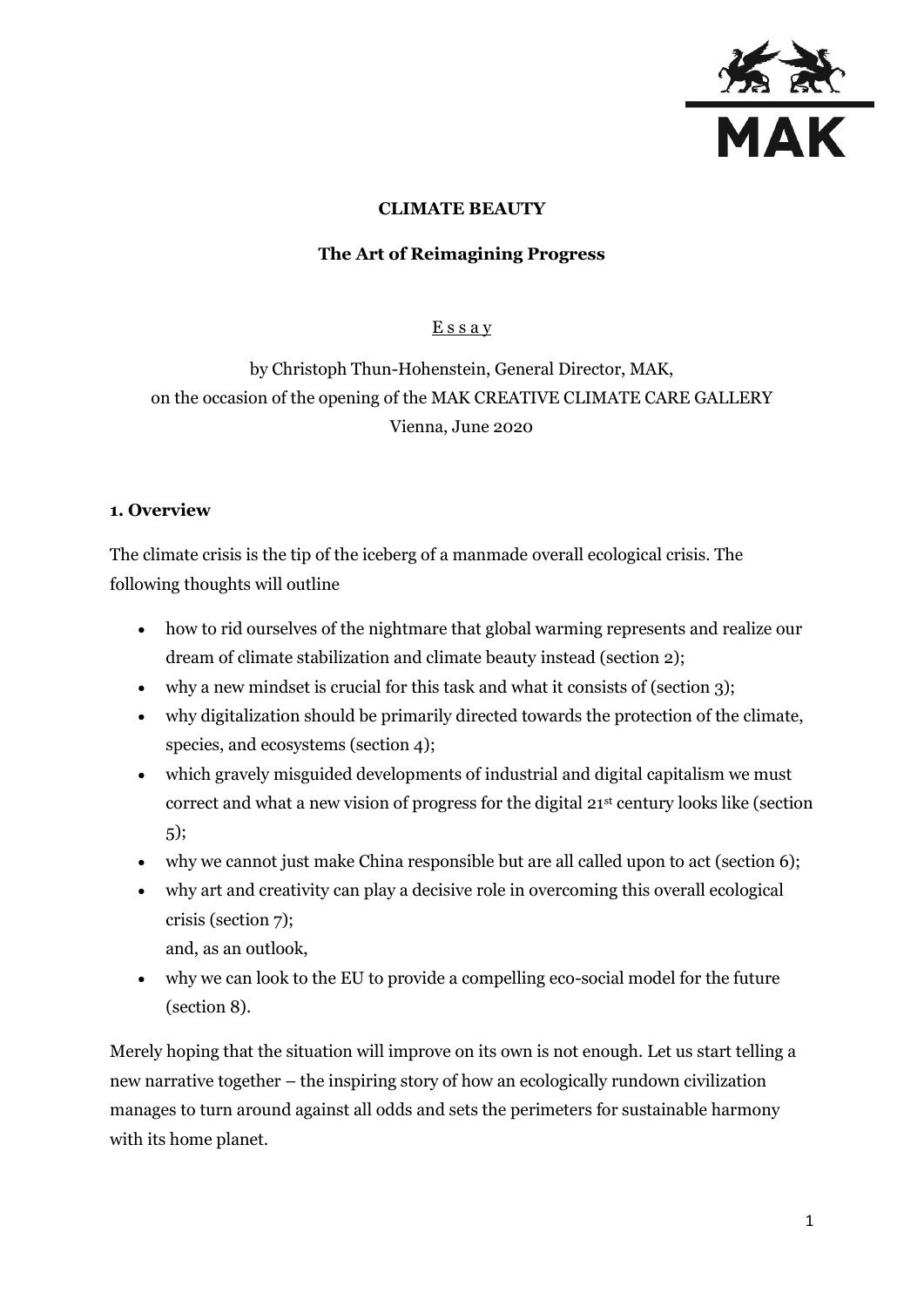### **2. From climate stabilization to climate beauty**

When those born today look back on the 21<sup>st</sup> century eighty years from now, what will they think about the 2020s and 2030s? Did we set the right priorities or entangle ourselves in a downwards spiral of ecological destruction that will pull the rug out from under us?

Surveys show that many people across the globe consider the climate crisis a key concern and wish to overcome it. Even if consumerism and CO2 emissions seem to outweigh that wish, it still signals a turning point. At the same time, Fridays for Future has emerged as a movement championed by today's youth that demands swift and decisive action on the part of politicians. Media outlets have finally followed suit and offer daily reports on rapid climate change, its causes, its already noticeable effects, and catastrophes looming in the future. These images, figures, and scenarios are not missing their mark. Human beings are sociable and crave harmony – rather than the dramatic impact of manmade climate disasters, we yearn for climate stability and harmony.

Already in our present time, the first spurt of rain after a long period of draught feels like a huge relief – we may even find it beautiful. If we hold Earth, its natural beauty and biological diversity close to our hearts, we will also show a stable climate and its advantages the deep appreciation it deserves. The more we learn about this kind of climate – especially about the climate of our home region that shaped our everyday lives throughout the year –, the more attuned we will be to its beauty, both its visible beauty (the kind that is on full display in the spring) and its hidden beauty (its inner rhythm that leads us through the change of seasons despite all challenges). There is a deep satisfaction and inner calm that arises when we can rely on a familiar climate and enjoy its beautiful moments – and also when we can savor its harsher side, as in the midst of a rough winter.

The climate has always been a trusted figure in our lives, which is why we are so rattled when it does not act the way we are used to. Poignant examples include prolonged droughts in Central Europe, confronting us with yellowed lawns instead of luscious meadows, or the grueling heat waves that plague cities so densely built that not even the nighttime can provide respite. The climate we are used to proves most beautiful when we can take it for granted, irrespective of rare exceptions (such as sudden hail) that ultimately confirm the rule. But if human-induced climate change causes the exceptions to become the rule (e.g. "hundred-year storms" that have become a vastly destructive annual recurrence) and attain ever higher extremes (e.g. a new heat record every year), we know that it is time to act.

The beauty of a familiar and stable climate finds its counterpart in the beauty of Earth, its biological diversity, its landscapes, but also in the cultural achievements thereon built. The one sustains the other: We will not think of beauty if we see a ravaged stretch of land or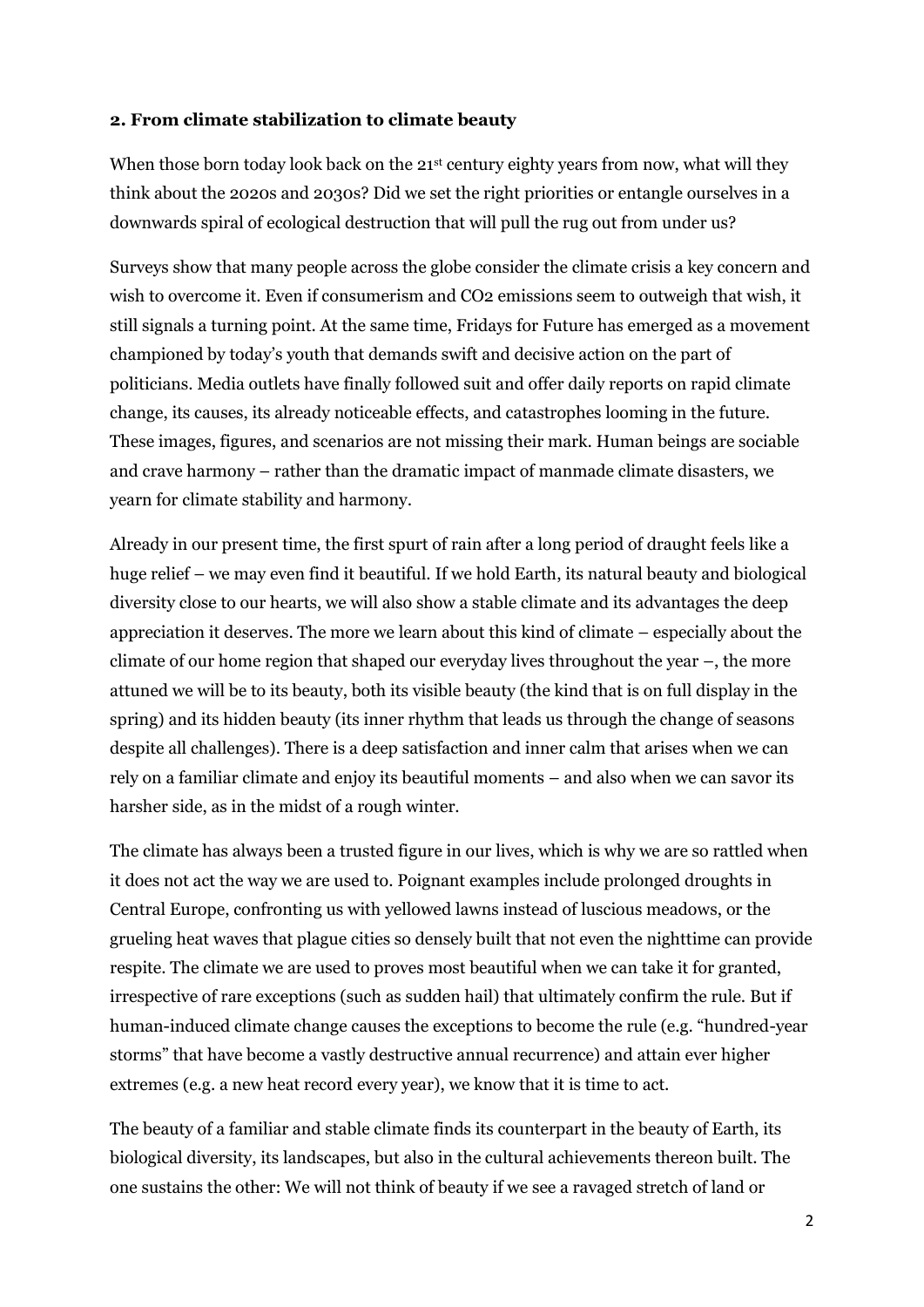decrepit industrial city, no matter how stable and mild the climate. Similarly, even the most soothing landscape or breathtaking city will seem harsh and cold if the climate is wild and unforgiving due to unrelenting global warming. If, however, a certain quality of stable climatic conditions aligns itself with the kind of quality provided by sustainable rural or urban settings, then we can speak of climate beauty. Let us be inspired and moved to action by the idea that the climate can be something beautiful…

Climate beauty, however, cannot be fully grasped with conventional notions of beauty. Climate beauty connects climate stability and climate harmony: A gradual change in climate that takes place over a long period of time has always been a fact of life, but only after the intervention of humankind (agriculture and especially industrialization) have climate change and global warming so accelerated that they are endangering organic life. Climate stability is concerned with the attempt to limit human-induced global warming and stabilize the climate before we reach certain tipping points. Since the climate crisis is part of an overall ecological crisis, we can only achieve long-term climate stability if we do so in harmony with overcoming the overall ecological crisis. Striving for climate harmony thus places the stabilization of the climate within a greater ecological framework and emphasizes how important it is to set holistic climate protection measures that take the overall ecological crisis into account. With regard to our role as human beings, we must pay equal attention to the climate crisis on the one hand and the overall ecological crisis on the other in order to achieve climate harmony. Furthermore, we are called upon to envision a lifestyle that thrives on its harmonious relationship towards Earth, its ecosystems, and its biodiversity. Only by enabling climate stability and leading lives in line with climate harmony will we be able to achieve and maintain climate beauty.

At first glance, climate beauty is no question of ideology: Conservatives, liberals, progressives, greens, and supporters of other political parties and worldviews all seem likely to subscribe to the objective of a stable climate with urban and rural areas in full bloom. Ideology interferes when it comes to deciding on measures that make themselves felt. In order to attain climate beauty, it will not suffice to say goodbye to fossil fuels; we will need to protect our planet's biodiversity and ecosystems and save its resources with the same zeal. Climate beauty thus builds on a holistically minded ecological literacy, not just climate change literacy. And it demands honesty: Only when we are prepared to disclose the true costs of economic activity and put our own lifestyles under close scrutiny will we be able to make decisions that impact our future in a positive and sustainable way. With the help of digitalization we have tremendous technologies at our disposal to provide the kind of ecological transparency in the economy and society that is necessary to make such changes.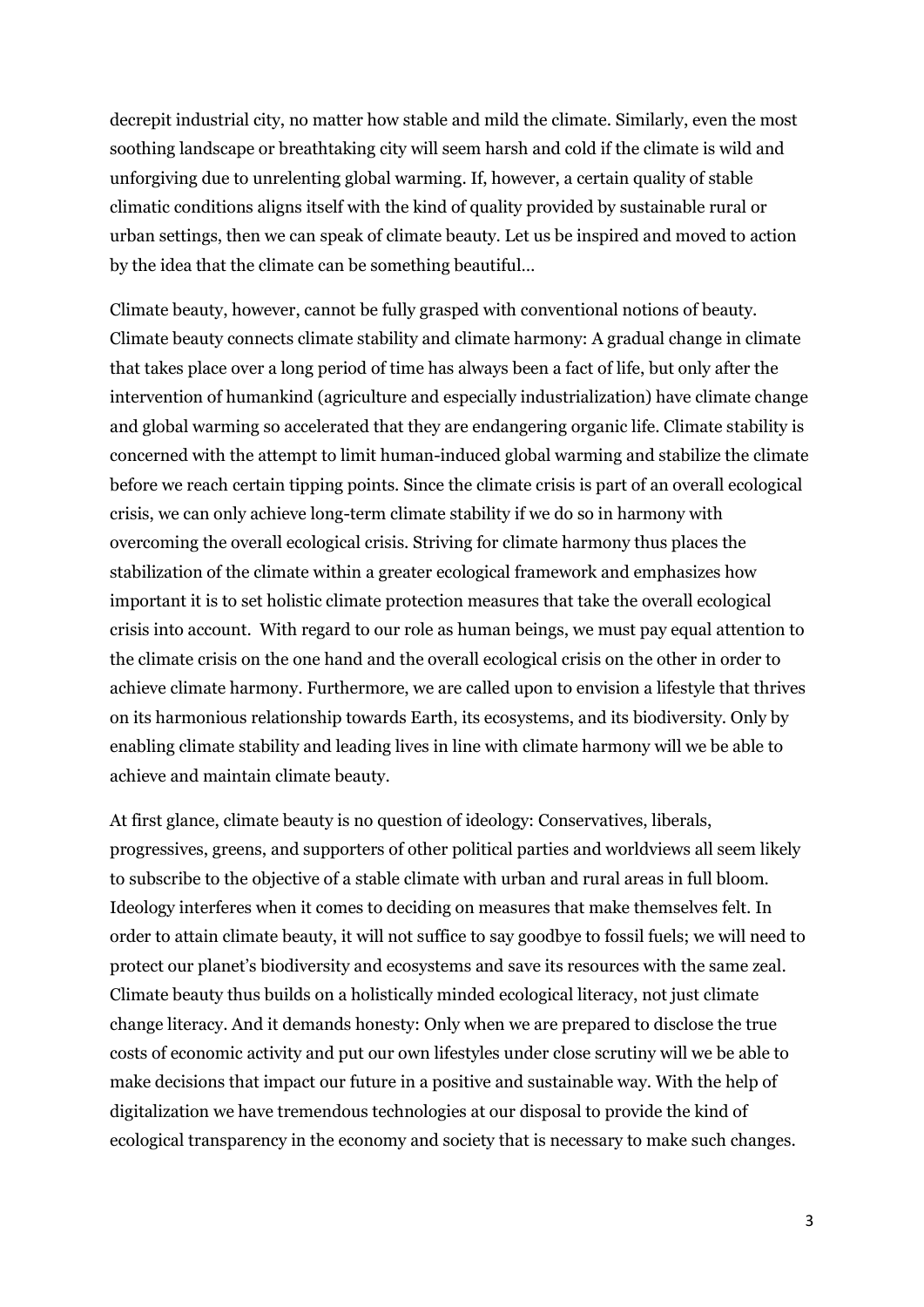The ever-growing yearning for stable climatic conditions is the beginning of a – or better *the*  – **grand new narrative** of our still young century. The climate is changing all over the world, and yet this is only a small taste of what is heading towards us if we cannot put an end to global warming. A climate marked by constancy, a relatively stable average temperature, and a lack of extreme variations in the weather is not only the most worthy pursuit of our times, but it will also become the embodiment of beauty itself in the digital 21st century. The twin pursuit of climate harmony and climate beauty is a wonderful bridge between global ambition and a felt increase in the quality of life on both a regional and local level. It is so uniquely inspiring because it opens up **new positive dimensions in our imagination**.

#### **3. A new mindset for a society that is fit for the future**

The climatic conditions on our planet are fine-tuned. However, humankind has been changing the rules fundamentally since the onset of industrialization, destabilizing Earth's delicate balance. Half of all human-induced CO2 emissions arose over the last 30 years! We are speeding towards the dreaded tipping points that will unleash further forces of change and thus accelerate climate change. The numerous negative effects of the climate crisis – notably the irreversible rise in sea level, hurricanes, extreme heat, water scarcity, drought, and devastating fires – are decimating the habitable regions of our planet, while in the meantime the world population is booming, possibly reaching 11 billion people by the end of the century. Further effects of global warming will lead to significant decreases in the quality of life that will hit the poor the hardest, but ultimately spare no one. These include the excessive heat waves already plaguing cities in the summertime, the appearance of tropical diseases further north, and the dreaded prospect of past diseases and viruses such as the Spanish Flu spreading for a second time as they "thaw," a phenomenon to which we have become particularly sensitive in the light of COVID-19. Should global warming continue at its current pace, experts estimate that there will be 200 million climate refugees within the next 30 years.

Since 1900, the global average temperature has risen by nearly 1°C, yet the effects are distributed unevenly. A landlocked country such as Austria has seen a rise in temperature twice as high and is thus more severely affected than other parts of the world. The rise in temperature we are already witnessing cannot be reversed, but we must try our hardest to limit the global average temperature's increase to 1.5°C or max. 2°C – it is important to note that the negative impact of a rise of 2°C is already significantly higher than that of a 1,5°C rise and that an increase above 2°C would have dramatic implications. This demonstrates the urgency of overcoming the climate crisis to avert permanent damage to Earth and human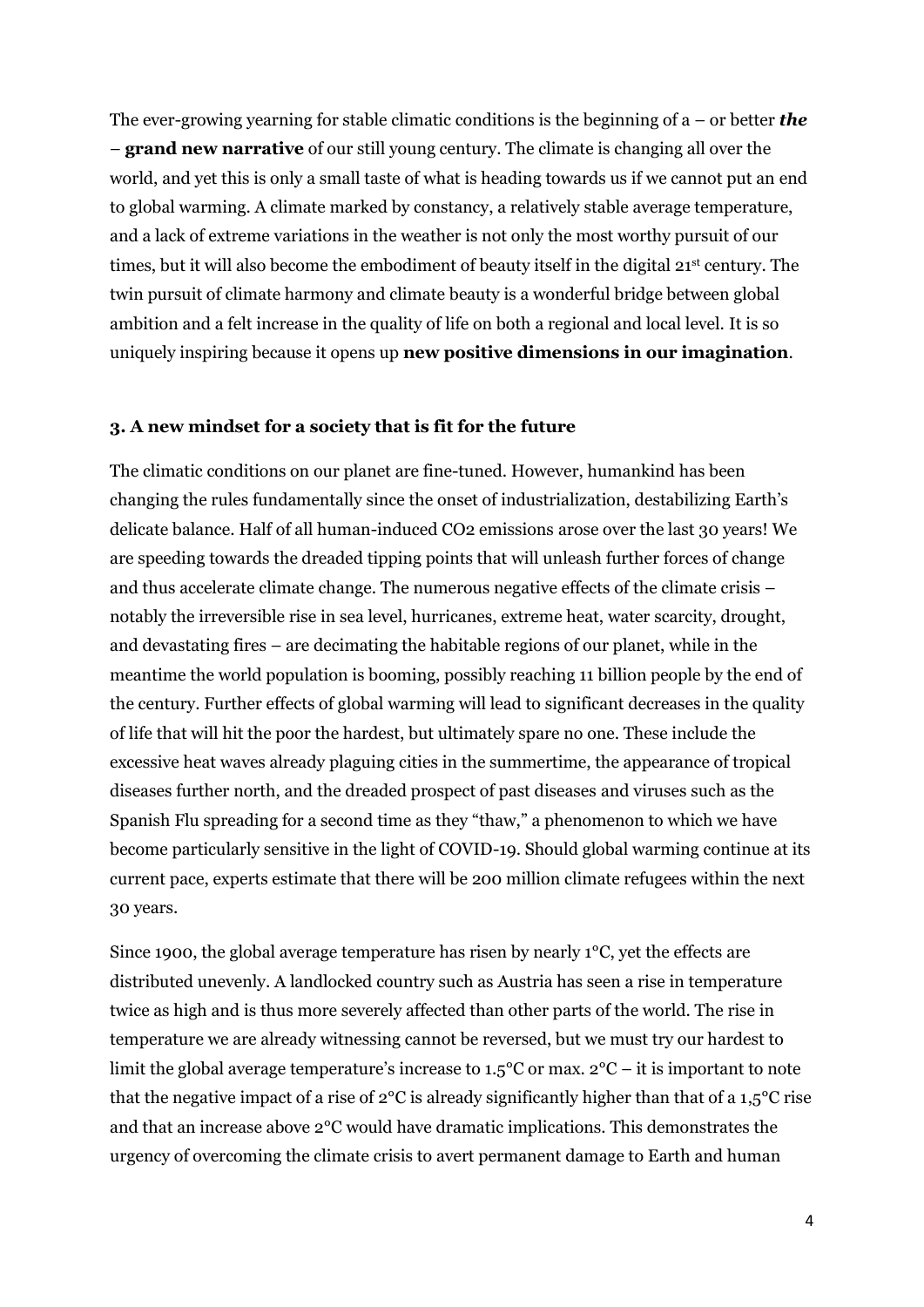civilization on our home planet. **CLIMATE CARE, meaning tending to the climate effectively and prudently,** is thus a priority of human civilization in the Digital Age.

The main shortcoming of industrialization was the (unfortunately still widely held) notion that Earth is a treasure chest of unlimited resources that can be pillaged and exploited at will for production at maximum capacity. In truth, Earth is a highly **sensitive organism** that is vulnerable to the wounds that humankind inflicts on it. This organism is still providing us with prime conditions for human, animal, and plant life, but its balance, so conducive to human civilization, is beginning to falter. In the last 25 years alone, we have reaped the same amount of solid raw materials as in the entire history of humankind before then.

Precisely because climate change is so closely intertwined with the expansive use of resources, the destruction of ecosystems, and the loss of biodiversity, the call for a **new relationship between humankind and Earth** and its species is growing ever more urgent. This relationship should be founded not on the exploitation of Earth's resources, but rather on respect, solidarity, humility, and a profound appreciation of its beauty, wealth of resources, and biodiversity. But that will not suffice either – Earth needs genuine affection! If we can show it heartfelt affection, we will also be able to help **cure its wounds and support its self-healing capabilities**. **PLANET HEALING** is the flipside of the new mindset for human progress in the Digital Age. PLANET HEALING in a broad sense is not limited to healing extant wounds, but also comprises **far-sighted, holistic caregiving** to strengthen Earth's ecosystems and biodiversity in the long-term. Since such healing and care work helps balance the environment and stabilize the climate, PLANET HEALING and CLIMATE CARE are linked in manifold ways.

CLIMATE CARE and PLANET HEALING are thus **two sides of the same mindset**: It is not enough to eagerly "decarbonize" the economy and society if we continue to overexploit our planet (with all its negative effects such as the loss of biodiversity and the destruction of ecosystems), even if we do so with renewables instead of fossil fuels. Nor can the commitment to rescue individual ecosystems (e.g. meadowlands) replace radical climate protection measures in the respective region. CLIMATE CARE and PLANET HEALING complete one another and have the potential to reinforce each other. In this vein, the quicker and more consistently we abstain from overexploitation and begin to heal violated ecosystems (for instance by engaging in smart reforestation or deploying biochar that binds CO2 in regenerative agricultural practices), the more likely we are to attain climate neutrality. In general, PLANET HEALING as a new kind of relationship to Earth will make it easier to implement far-reaching climate protection measures. Conversely, CLIMATE CARE as a new socio-political priority will open gateways for action for other ecological problems and simplify their implementation.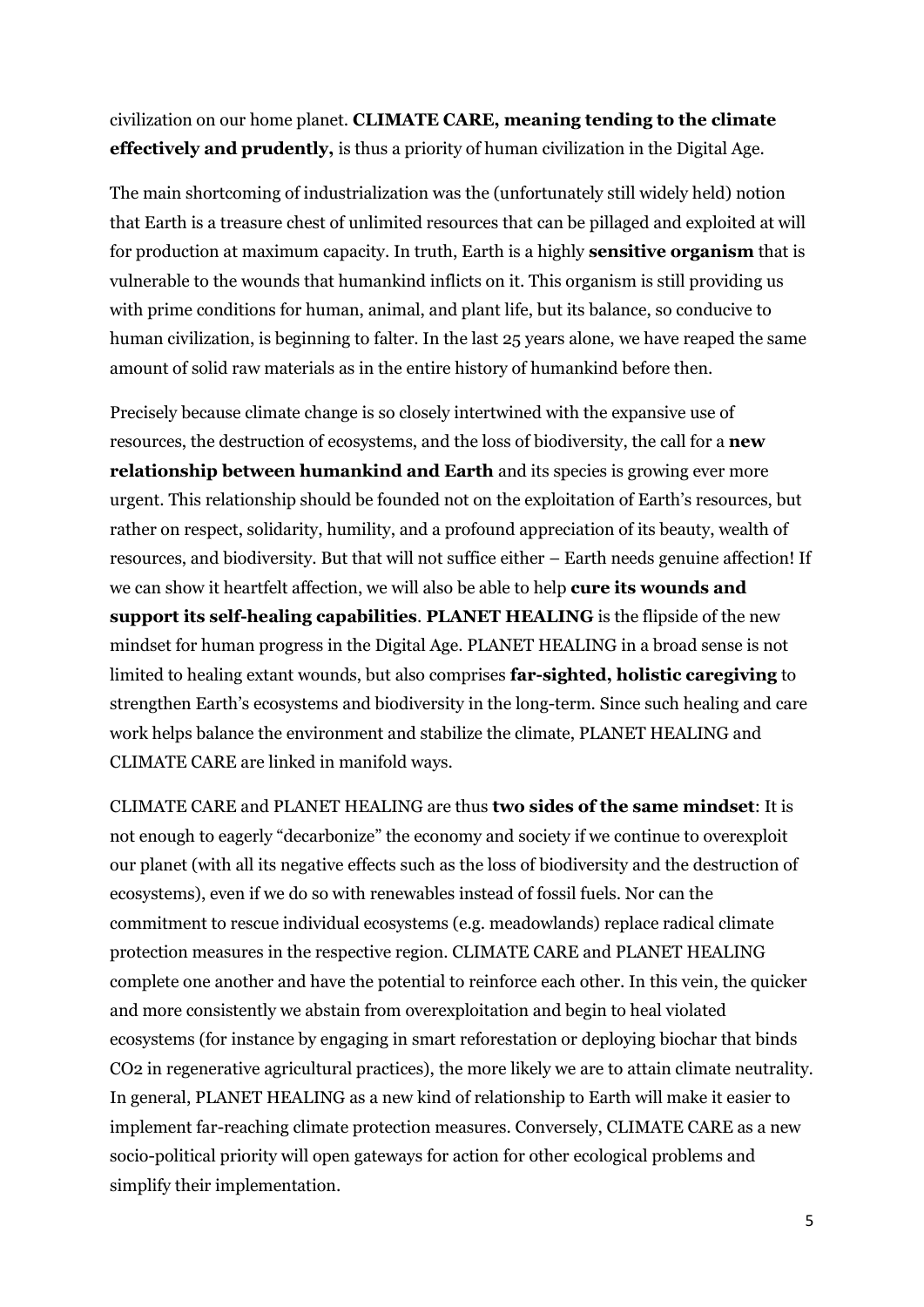The climate crisis and the other key environmental problems are more than just ecological challenges; they also raise difficult social concerns. This means that effective climate protection, the preservation of biodiversity, the healing and rescue of endangered ecosystems, and a prudent use of Earth's resources can only be successful in the long-term if they make the social issues involved an important part of the solution from the outset. PLANET HEALING touches all species of Earth and thus also promotes a further development of humankind that is prosperous and inclusive. By the same token, CLIMATE CARE depends on the effective collaboration of each and every one of us. **Social sustainability is thus an essential component of ecological sustainability.**

The thoughts outlined above show that protecting the climate, biodiversity, endangered ecosystems, and Earth's resources has become the **main challenge of humankind**. CLIMATE CARE & PLANET HEALING provides a compelling new mindset to overcome this challenge, connecting **universal acceptance** with a high degree of **relevance and agency on all levels**, especially on those **regional and local**: We must realize that we are not only fighting for the abstract future of mankind, but can also bring about positive change that will be felt locally and regionally.

### **4. Digitalization for CLIMATE CARE and PLANET HEALING**

In light of the significance and innovative prowess of digital technologies, it is justified to classify our age as a new modernity – and more specifically as a **Digital Modernity**. For a poignant example of the ubiquity of digital tools, one must merely look to the smartphone, which has become an indispensable aid and advisor in all situations of life. Digitalization, however, is still in its infancy: Smart sensors, big data, apps, artificial intelligence/machine learning, robots, blockchain, and many other digital innovations pave the way for barely imaginable opportunities for technological progress and lucrative business models – nearly all with the declared aim to improve lives.

If the effective protection of the climate and of Earth's biodiversity, endangered ecosystems, and resources can be regarded as the most important task of humankind, then the innovative potential of digitalization should be primarily targeted towards this goal. It is thus crucial to establish an **effective link between DIGITALIZATION and CLIMATE CARE and PLANET HEALING**. This means that we should not only examine the ecological footprint of digitalization with a critical eye, but also tap into its concrete potential for CLIMATE CARE and PLANET HEALING.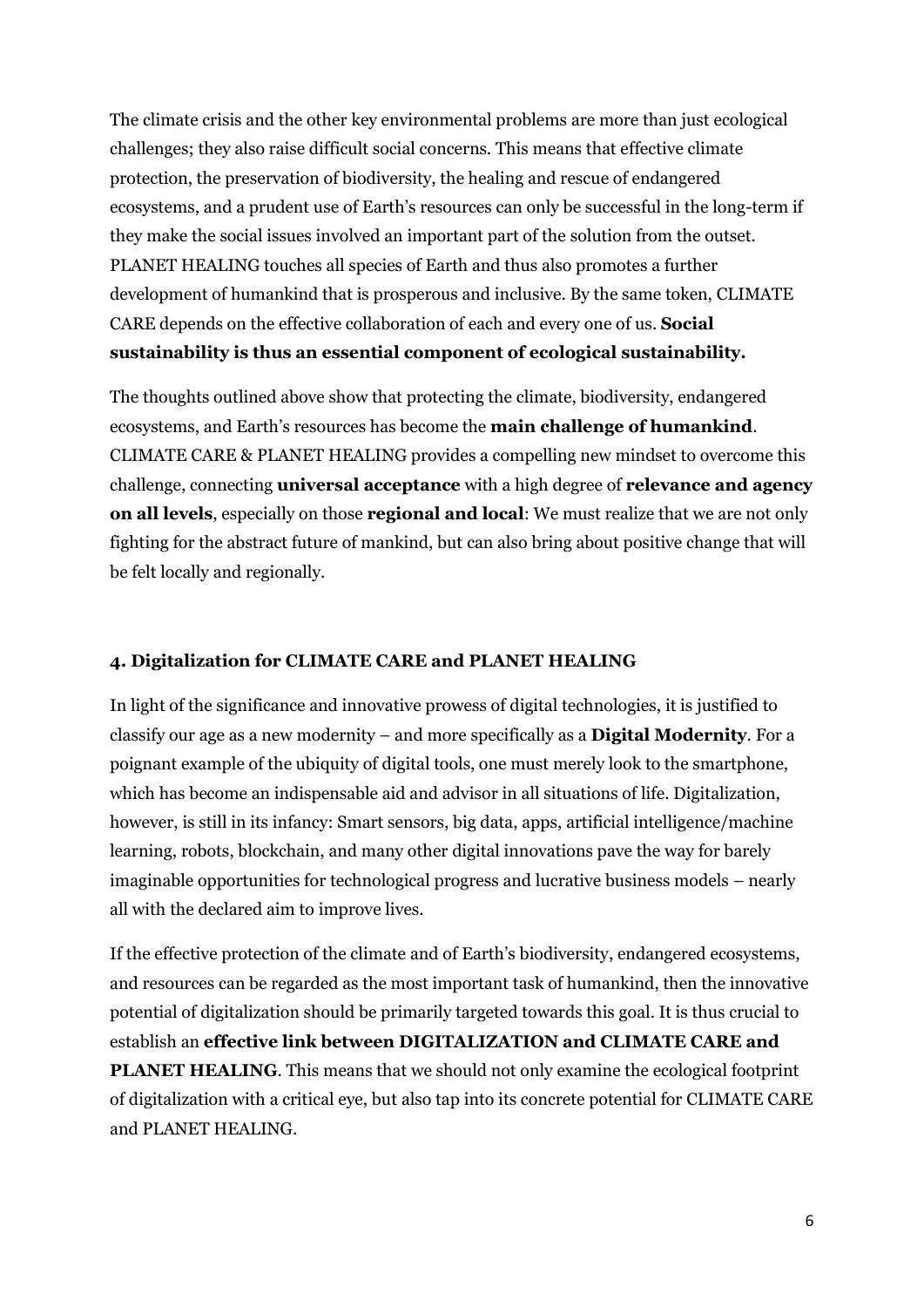The effective protection of the climate, species, and ecosystems is not wholly dependent on digital support – the more impactful analog approaches and innovations can be directed towards this task, the better. On the other hand, the innovative prowess of digital technologies cannot be emphasized enough: Digitalization is a wide area of experimentation that can offer exciting, banal, dangerous, but also life-changing uses side by side. The digital tools of today and tomorrow make novel approaches to the effective and long-lasting protection of the climate, species, and ecosystems possible. Let us use and promote digital innovations for this most important of tasks!

As the defining mindset of the 21<sup>st</sup> century, CLIMATE CARE & PLANET HEALING must act as a **guideline for further digitalization** – for the efforts towards Industry 5.0, the Internet of Things, smart cities, etc., but also for novel digital developments and business methods more generally. In this context, implementing a concrete framework for ecological transparency of companies and other agents that abides by data protection regulation will be a key concern. CLIMATE CARE & PLANET HEALING applies to the business models of profit-oriented companies, the activities of non-profit organizations, and the public sector in equal measure. What is most important is the initial spark to get things going and have them scale quickly. It is thus crucial that funding/subsidies, tax incentives, and other mechanisms are implemented to the benefit of innovations that protect the climate and Earth's biodiversity, endangered ecosystems, and resources. They hold the promise of **meaningful conduct** and legitimate **profits**, but also **the jobs of the future**.

### **5. A new vision of "progress"**

How do we want to define "progress" in the 21st century?

No one wishes to brush aside the successes that humankind has achieved since the Age of Enlightenment, the start of industrialization over 200 years ago, and especially over the last seven decades – let us reflect on the reduction in warfare, the fight against poverty, on the gains in food security, health, jobs, education, tourism, cultural offerings, and much else. The prosperity that capitalism has brought about is, however, stained by an extreme inequality of distribution, not just between the global north and the global south, but also within many nations.

Besides the unequal distribution of wealth, globalized capitalism has caused two further **gravely misguided developments**:

1) **Industrialization** and today's **mass consumption society** it has prompted are based primarily on **fossil fuels and a vast overexploitation of the planet**. They aggravate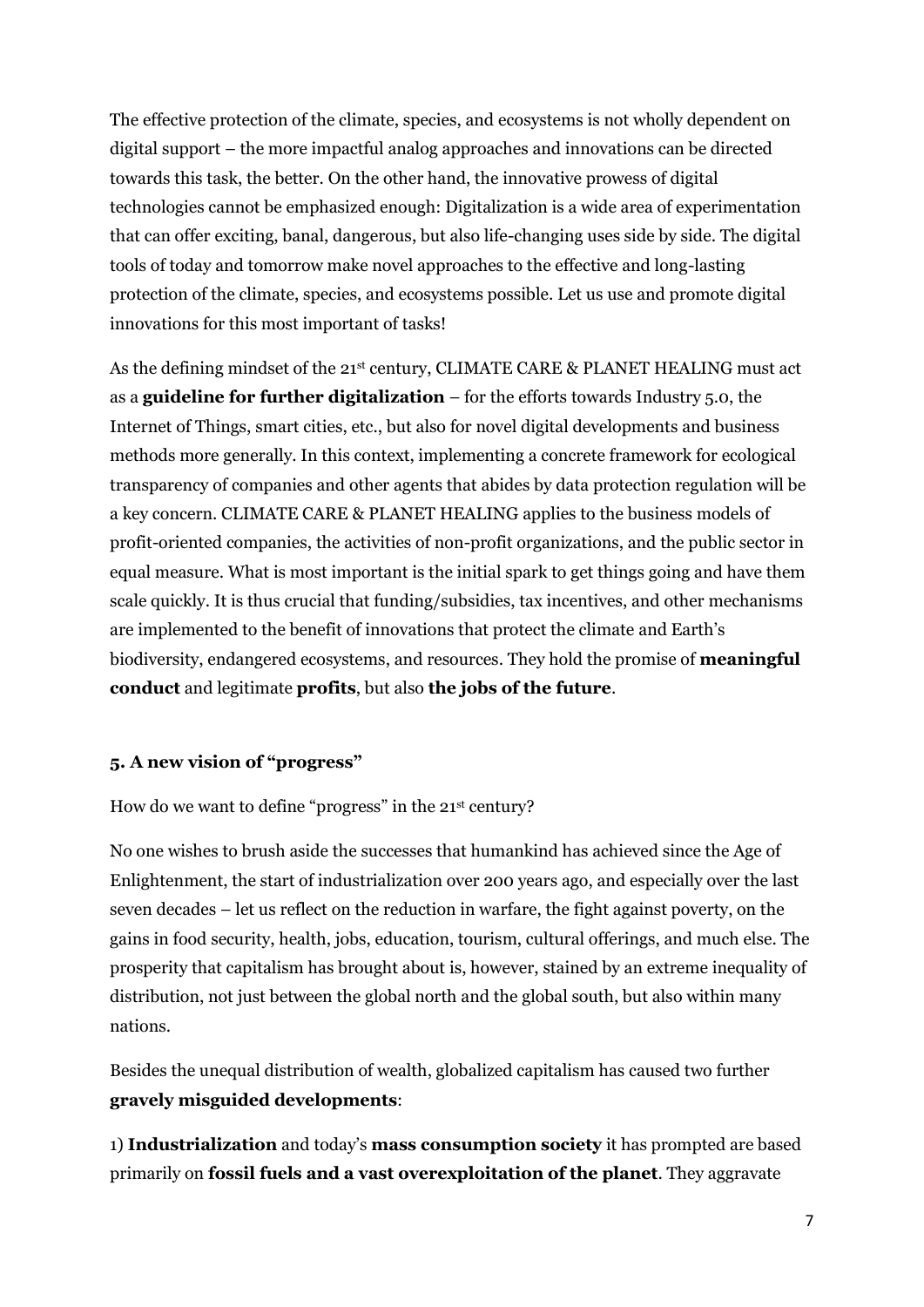global warming and drive Earth to its ecological limits. This misguided development does not only pose a threat to biological diversity and the unique qualities of our planet, but also sabotages its ability to provide a home for human civilization in the future. Thus, it risks putting an end to human evolution.

2) **Digitalization** carries the market economy's tendency to evoke new desires and commercialize all aspects of life to extremes. The **digital quantification, commercial exploitation, and acceleration** of the world and the lives of its habitants ultimately function to the detriment of those aspects of human life that are not readily susceptible to such quantification and acceleration – and are thus harder to commercialize (for instance real interpersonal relationships or the appreciation of untouched nature). At the same time, developments in **artificial intelligence** seem especially perilous: They are not limited to specialized tasks (known as weak or narrow AI), but also aim to create an Artificial General Intelligence (AGI, also known as strong AI), which could become a superintelligence surpassing humankind. Furthermore, digitalization promises heretofore unheard-of possibilities for the genetic programming of humans (**human engineering**) that someday may spawn generations of "designer babies". These prospects increasingly blur the boundaries between human being and digital machine. They too risk putting an end to our evolution as human beings – by optimizing, overcoming, and ultimately replacing us by a new species of digital superintelligences that will take over as the actors that determine the shape of the world.

Both of these misguided developments lead to a **dead-end** that endangers the survival of humankind. What is more, they are mutually reinforcing: Digital quantification and acceleration lead to the decay of empathy and resonance, meaning the capability of human beings to establish resonant – sounding, vibrating, often deeply satisfying – relationships to their peers, animals, plants, and all of nature (cf. the theory of resonance by Hartmut Rosa). And they stimulate the urge to dull this alienation by maximizing consumption. But if people continue to expand their reach of consumption, they are not only exacerbating their carbon footprint, but also the exploitation of Earth. This applies similarly to the genetic "perfecting" of people via human engineering. Conversely, an inexistent relationship to Earth and its beauty will make digital quantification and acceleration seem more attractive, ultimately suppressing the ability to experience true leisure and slowness.

The path of an unleashed exploitation of Earth, insufficient climate protection, and nonreflective technological progress offers the tempting comforts of fossil-based growth, digitalization, "smartification", gene manipulation, and finally the triumph over humankind through digital immortality. The other path takes us back to the qualities of our Mother Earth, her diversity of species, and to a new definition of our place on this planet that aims at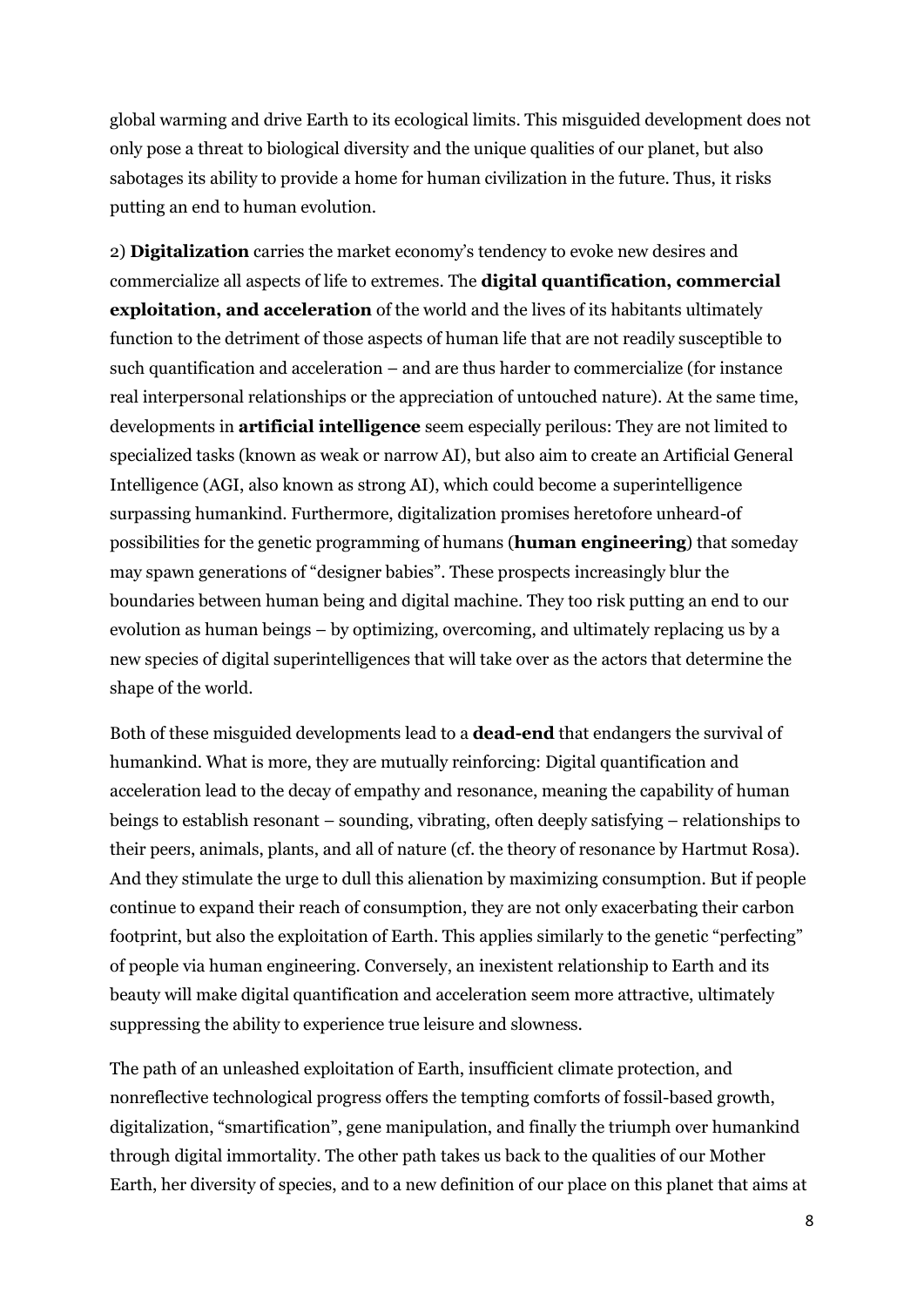permanently ensuring the fundamental conditions that make it habitable for human civilization. The first path is based on the exploitation of resources and will increase the profits of today's and tomorrow's monopolies in the digital sector and in gene manipulation. It will not offer long-term surplus value for what it means to be a human being, but rather cause permanent damage to the conditions sustaining human civilization and biodiversity on this planet. The other path may seem like abstinence for the sake of future generations at first glance, but in truth it unfolds manifold prospects for an alternative, higher quality of our own lives. We have two options. We can blindly trust that never-ending economic growth is possible and that technological progress will solve climate change and other ecological problems automatically, in the end surpassing the limits of humanity and becoming digital zombies. Or we can acknowledge that the time has come **to take definite action to correct** the gravely misguided developments of globalized capitalism, thus creating a **new vision of progress**.

The good news is that it is not too late to turn around and leave the dead-ends behind us. But we must act swiftly. The **climate crisis** is offering us the **chance of the century** to walk along a new path and **redefine progress in our Digital Age**.

Can we perceive the **COVID-19 pandemic** – the first global pandemic since the Spanish Flu – as a turning point and use it to steer towards a better future? COVID-19 has prompted many to reflect on the things that truly matter in life. Do we really want to reactivate the dynamics of the pre-COVID-19 era – BIGGER, FURTHER, FASTER, CHEAPER, without taking nature, the environment, the climate, and immense social problems into account – just as they were? Wouldn't it be more prudent to desire LESS, but in HIGHER QUALITY and MORE SUSTAINABLE? The technophile utopias of Silicon Valley and dystopias in China (digital control, the social credit system, etc.) have been sobering, while the regulations concerning social distancing have spurred the yearning for meaningful human contact and an unharmed environment. The pandemic has also painfully shown us how fragile the global economy is, how dependent we are on the production of regions far away for our supply of goods, and how decisive they are for the gains of our businesses. We are starting to realize that we must conceive more robust, resilient models for the economy and for society, and that geographic proximity will play an important part in this: AS REGIONAL AS POSSIBLE, AS GLOBAL AS SENSIBLE!

For the first time, a **change in values** seems feasible – away from the (bleak) ambitions of the transhumanists to transform humankind into immortal digital beings and away from the notion that the climax of human civilization lies in mass data generation, and turning instead to a heartfelt appreciation of resonant interpersonal relationships, of active communities, of an improvement in the quality of the environment and thus life in both urban and rural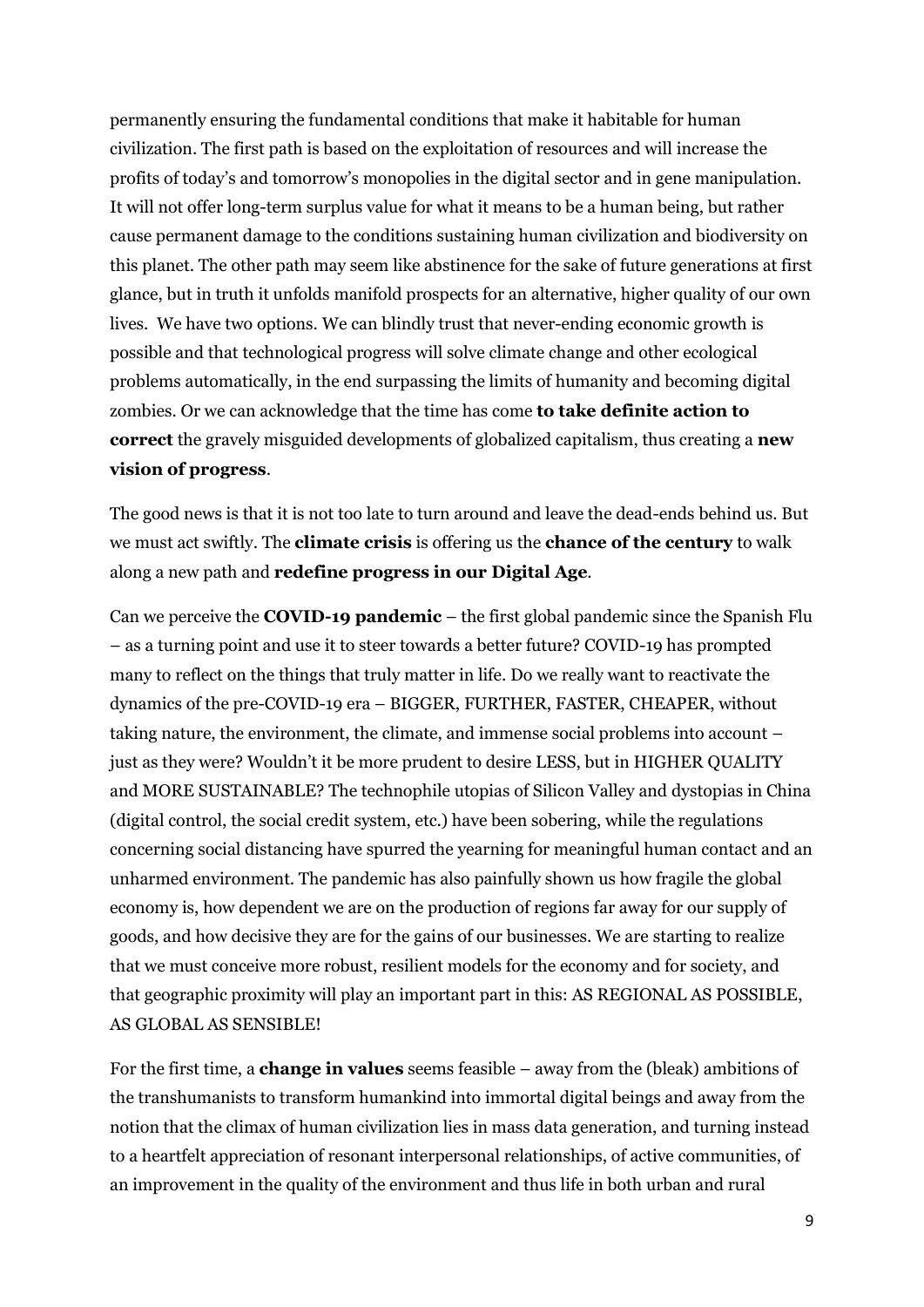areas, of the beauty of nature and its biodiversity. When nations implement economic stimulus packages to assuage the worst of the damage of the corona crisis, we cannot further postpone implementing the highly necessary policy measures for CLIMATE CARE and PLANET HEALING. On the contrary: The investments and funding provided in the coming months must be directed towards the creation of a **resilient eco-social Digital Modernity**.

Progress in the 21st century will be shaped by the developments of digitalization (including human engineering) on the one hand and the multilayered crisis of the climate, biodiversity, and ecosystems on the other hand. It is up to us to **create a new holistic vision of "progress" together** – a vision in which digitalization with its wide-reaching potential is used congenially for CLIMATE CARE and PLANET HEALING. The kind of progress that attempts to soothe the damages and heal the wounds inflicted on Earth. The kind of progress that liberates us from mass consumerism and a throw-away mentality and allows us to **mature into a sustainable quality society** instead.

Especially now, after the havoc wreaked by COVID-19, the chance for a **collective new departure** is within reach – a once-in-a-lifetime chance to abandon the dead-ends of what was previously considered progress and build the foundations for sustainable human civilization on Earth. Our inner voice is telling us that the time has come. Let us heed it!

# **6. Do not just make China responsible! Why we are all called upon to act**

It is true that the CO2 emissions caused by a small nation such as Austria are significantly lower in absolute figures than those of China, the USA, India, or Russia (if you turn to the per-capita figures, however, the ranking is far different). It is true that between 2011 and 2013 alone, China used more concrete (a material that is immensely harmful to the climate due to its cement content) for building than the USA did in the entire 20<sup>th</sup> century. Does this give Europe a *carte blanche* to proceed as usual while we demand that China and the USA commit to radical change?

We will only be able to permanently limit global warming to well below 2°C if we **utilize all leverage points** – big and small, from global to regional, in our own hometowns, with respect to our own mobility and to our own homes – in order to become climate neutral as quickly as possible and decarbonize the economy and society: CLIMATE CARE, always and everywhere! The overuse of our planet and the loss of biodiversity will only come to an end if we begin to treat the planet's wounds and support its ability to self-heal: meaningful joint action for PLANET HEALING! Whoever is left cold by annually updated heat records, droughts that deplete crops, enormous forest fires, devastating storms, pillaged ecosystems,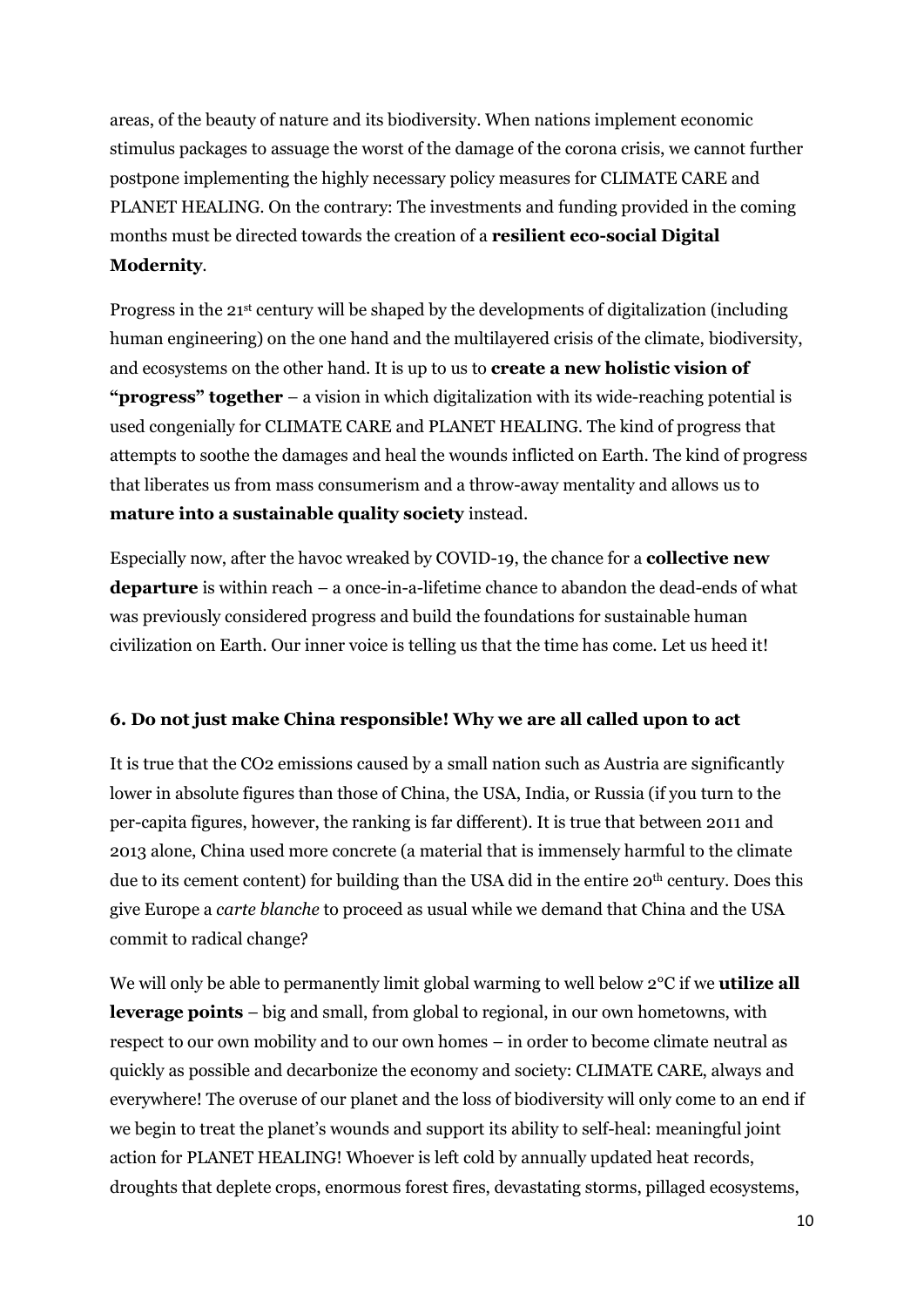and the dramatic extinction of species is denying the reality of the situation and cannot face the climate crisis and the destruction of the basic conditions sustaining life. But we need everyone to participate in this new departure, for **just as each and every one of us is a part of the problem, we are all part of the solution**.

Let us always be aware that **environmental policy cannot be reduced to climate protection**. If we examine the three grand areas of action for decarbonization more closely, it becomes apparent that CLIMATE CARE and PLANET HEALING reinforce each other. These three areas of action – the trio underlying a decarbonized economy and society that is well-equipped for the future – are **efficiency** through the decrease in resourceintensiveness, **consistency** when it comes to deploying regenerative technologies (renewable energies), and **sufficiency**, meaning a positive adaptation of our lifestyles, especially our everyday routines. CLIMATE CARE without PLANET HEALING will not suffice to achieve the turnaround, and may even lead to new dead-ends (highly dangerous geo-engineering, for instance); PLANET HEALING without CLIMATE CARE will not be able to permanently cap global warming. Both are closely linked, which is why they can indeed be considered two sides of the same mindset.

**Efficiency** means that the same result can be achieved with less energy or fewer resources, or that the same input of energy or resources can achieve a greater result. The new relationship to Earth that forms the foundation of PLANET HEALING can help curb the socalled **rebound effect** (e.g. using an efficient car more frequently than necessary because of energy savings). An especially significant leverage point for resource efficiency is the model of the **circular economy**, where resources are kept in **technical cycles** for as long as possible, thereby reducing the waste of resources in accordance with the concept of PLANET HEALING.

**Consistency** is the term used when energy is generated from renewable natural sources (such as the sun, wind, water, and biomass) or when resources are kept in **biological cycles** (e.g. compostable underwear). Renewables are fundamental to CLIMATE CARE strategies, while biological cycles are inspired in particular by PLANET HEALING.

**Sufficiency** (finding the right balance, derived from the French word *suffire* / to suffice) is the heart of the contribution that every individual can make by changing his or her lifestyle and routines (!) in order to protect the climate, biodiversity, and ecosystems. Sufficiency thus touches on both CLIMATE CARE and PLANET HEALING in equal measure. The impact of a positive change in lifestyle habits is starkly underestimated. In fact, **sufficiency has priority over efficiency**, meaning that voluntarily renouncing a product or an activity is usually preferable to increases in efficiency.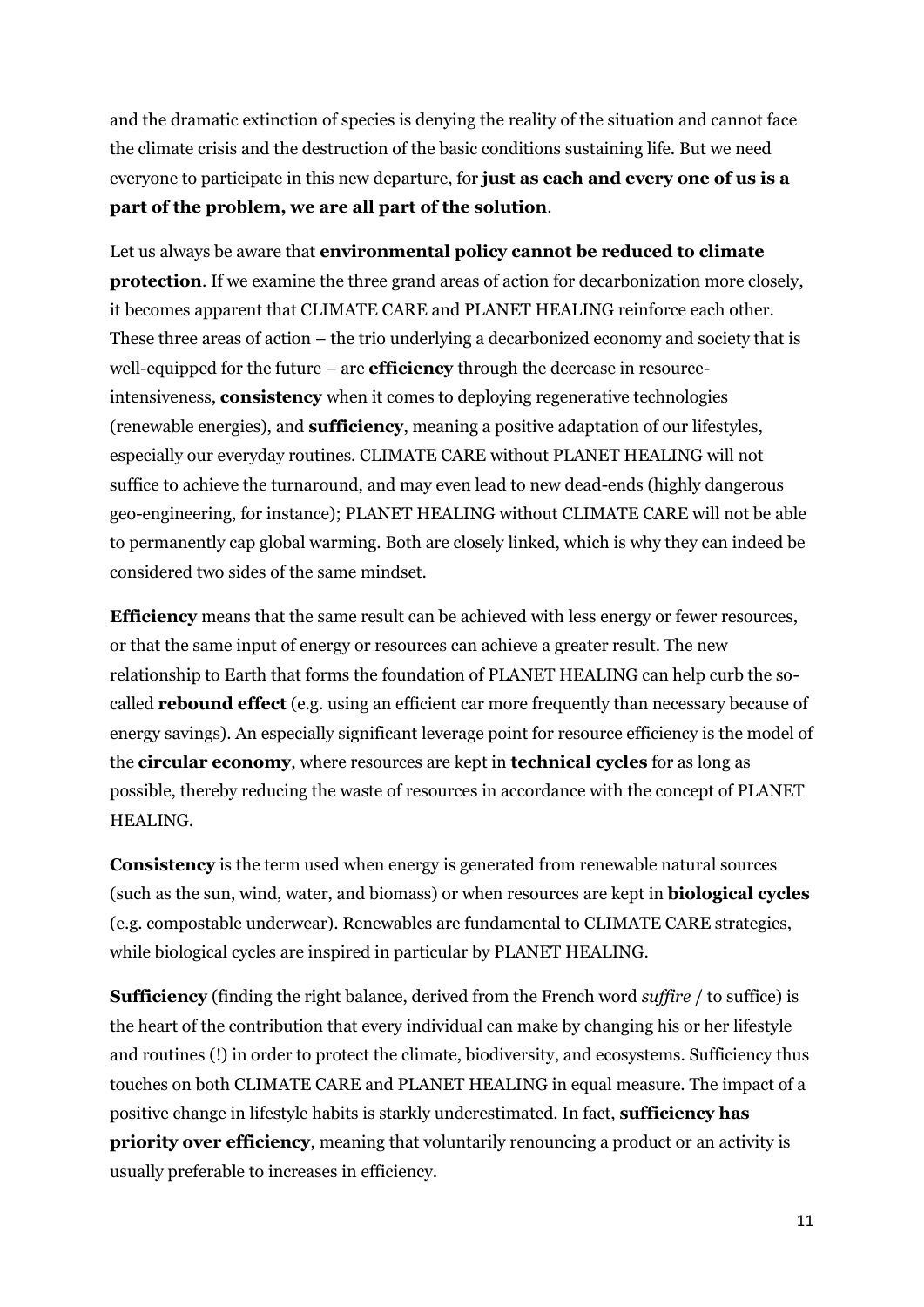The future lies in **combining these three areas of action**. This means that each of the three areas must contribute to solutions as best they can, especially since there are many points of overlap between them. In this sense, great progress in increasing efficiency will not spare us the effort of pursuing renewables and biological cycles as ambitiously as possible, nor of refraining from needless activities and products. Not even a substantial increase in the implementation of renewables and biological cycles can justify postponing positive change in our own lifestyles. Similarly, not even a radical reorientation of our lifestyle habits will excuse us from making considerable improvements in the areas of efficiency and consistency.

The thoughts outlined in section 4 argued that as the dominant technological power of our age, digitalization should be directed congenially towards the protection of the climate, biodiversity, and ecosystems. With regard to the trio of areas of action, this means that we urgently need **digital innovations for better efficiency, consistency, and sufficiency** – and for capturing the effects that arise from their interactions. Therefore, systems of funding/subsidies, tax incentives, and other steering mechanisms should be developed in such a way that they lead to an explosive growth in innovations in these areas. At the same time, the new mindset CLIMATE CARE & PLANET HEALING should create the conditions in the economy and society that allow novel business models to thrive, stimulated by corresponding demand.

The trio of areas of action demonstrates that our individual actions also play a key role in determining whether we will achieve the grand eco-social transformation. There are at least **three roles in which we have individual – and thus potentially collective – agency**:

As **educated consumers** we can align our consumption behavior with ecological convictions.

As **literate citizens** we can vote in accordance with our ecological convictions, but beyond that we can also collaborate with like-minded people and take initiative for what we believe in on a regional and local level.

As passionate "**citizen future designers**" we can educate ourselves about the fundamentals of the climate crisis and other ecological questions of the future and use this knowledge to develop strategies to contribute meaningfully to the three areas of action: efficiency, consistency, and sufficiency. Hopefully as many people as possible will deem the future so important that they will match their concerns with action, alone or with others. This would open novel opportunities that exceed their involvement as citizens and offer the chance to express their convictions through concrete measures. They could, for instance, initiate digitally supported swap meets, start urban projects based on small-scale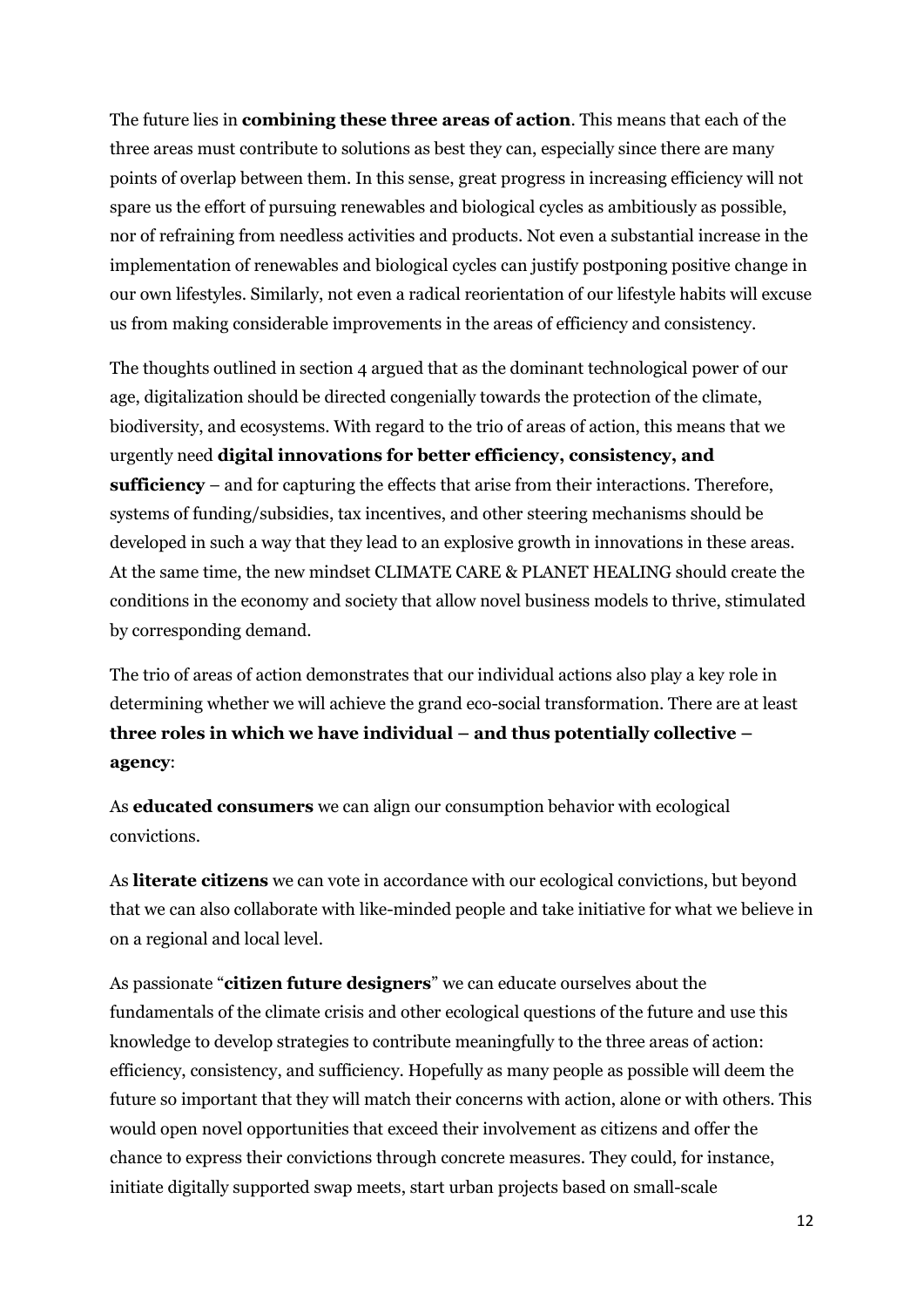regenerative agriculture, or promote the installation of solar panels on rooftops. By being active in a visible way, citizen future designers can become influential catalysts locally or even regionally and become role models for many others.

Working people can also participate on a professional level. The more they concern themselves with the design of the future, the more motivated they will be to apply their convictions in a professional context.

In all these roles, the main flow of action moves from the *bottom up*, which is equally important for CLIMATE CARE and PLANET HEALING as the one from the *top down*. Ideally, they will both meet and reinforce each other. Fortunately, there are already multiple **bottom-up pioneers** who form an **avant-garde of the citizen-driven design of the future** and have achieved noteworthy results with their projects, but we need many more!

Our actions and involvement in these roles do not undermine the significance of **professional future designers**. On the contrary: The more people want to help shape the future, the more widely perceived and discussed the work of the professionals will be. Professional future designers include designers, architects, and visual artists. The most important asset of future design is something they hold in their professional DNA: holistic human **creativity**!

### **7. Creative progress in the 21st century**

The past three decades – interestingly enough, the decades that have exponentially accelerated climate change – were marked by disruptive innovations and a renaissance of the classic concept of creative destruction. **However, we do not need creative destruction, but rather creative progress.** Many disruptive innovations have boosted mass consumption. Artificial intelligence, for instance, knows customers better than they know themselves and is thus the greatest salesman that has ever existed. It comes as no surprise that experts estimate we will have more plastic by weight than fish in the oceans by the year 2050 if this development continues. Most "recipes for success" of the past few decades (the few exceptions confirm the rule) have neither led to a radical abnegation of fossil fuels nor the preservation of biodiversity and the nurture of ecosystems. They have failed and must be replaced.

Of course, in the future we will continue to rely on technical progress. However, we cannot blindly trust that it will always keep the big picture in mind. Digital innovations such as the smartphone have uncovered new dimensions of communication, entertainment, knowledge creation, and ways to organize our everyday lives that we are loath to renounce; yet they have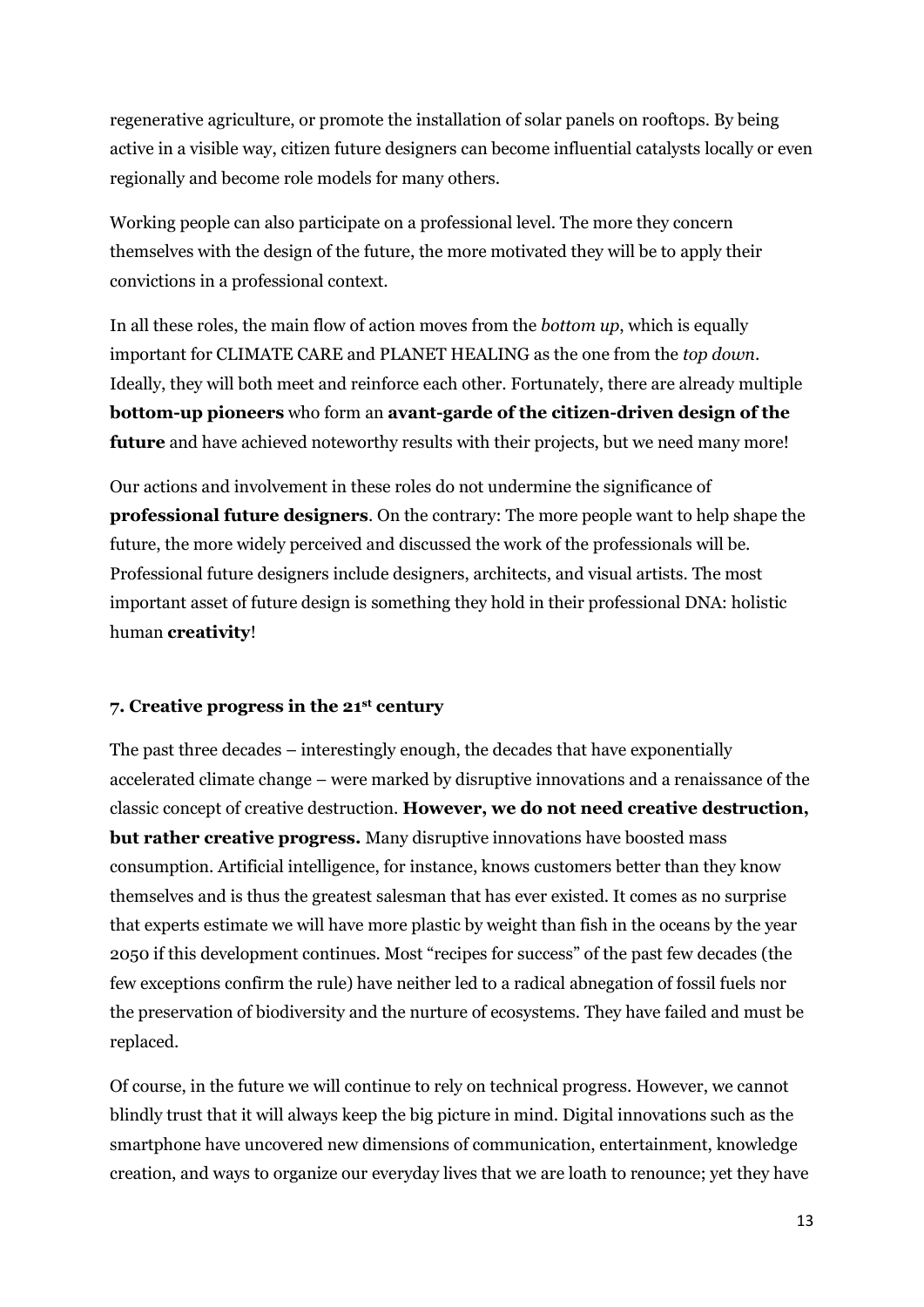created as many problems. They have changed our ways of being – gradually, but fundamentally, in both positive and negative ways. Technical progress has yet to offer what we really need: the right answers to human-induced climate change, the destruction of ecosystems and biodiversity, and the disfigurement of many parts of our planet.

We should therefore set a higher bar for technological innovations in the future: Their worth – in a literal and figurative sense – should be measured by what they can do for the protection of the climate, biodiversity, and the conservation of violated ecosystems. We thus need less disruptive and more **protective** and **healing innovation**. For start-ups, this means that the main goal should not be a quick exit, but rather a form of innovation that improves the environment and thus the world. To remunerate this appropriately is a question of the right mindset.

Without governments and their effective collaboration across all levels, the climate crisis and overall ecological crisis cannot be overcome. Nor can it be mastered without dynamic research and development and the proactive participation of companies. And much less without civil society and the personal involvement of as many individuals as possible! We are all depending on one another to rise above ourselves and fulfill this most important task of the  $21^{st}$  century. We need integrity, ingenuity, zeal, humor, and  $-$  especially  $-$  creativity. We are thus well-advised to heed those who are most intimately familiar with creativity: artists and creatives!

Art and creativity have a key role to play for CLIMATE CARE and PLANET HEALING and thus for reimagining progress in the sense of climate stability, climate harmony, and climate beauty. To avoid misunderstandings: Neither fine art nor the applied arts such as design and architecture can be reduced to aesthetics, and aesthetics is distinct from beauty. Many artists and creatives distance themselves from beauty or at least avoid the term. Still, not only has beauty played an important role throughout the history of art, but it is also a term that is widely discussed today. As every artist and creative knows: Beauty can make us better people – and we cannot spare the ideals of harmony and beauty in the midst of an overall ecological crisis. But climate beauty cannot be grasped solely with conventional notions of beauty in the first place. What really matters when faced with such a complex crisis is climate beauty's potential to inspire in our imagination something that is completely new and has positive connotations – a potential that will hopefully intrigue artists and creatives as well.

While applied arts such as design and architecture are expected to aim for concrete utility, fine art is free. Yet in light of the immense ecological challenges, the call for fine art to become equally solution-oriented is growing louder. We need the whole range of fine art's capabilities, such as engaging in a profound scientific-artistic examination of the overall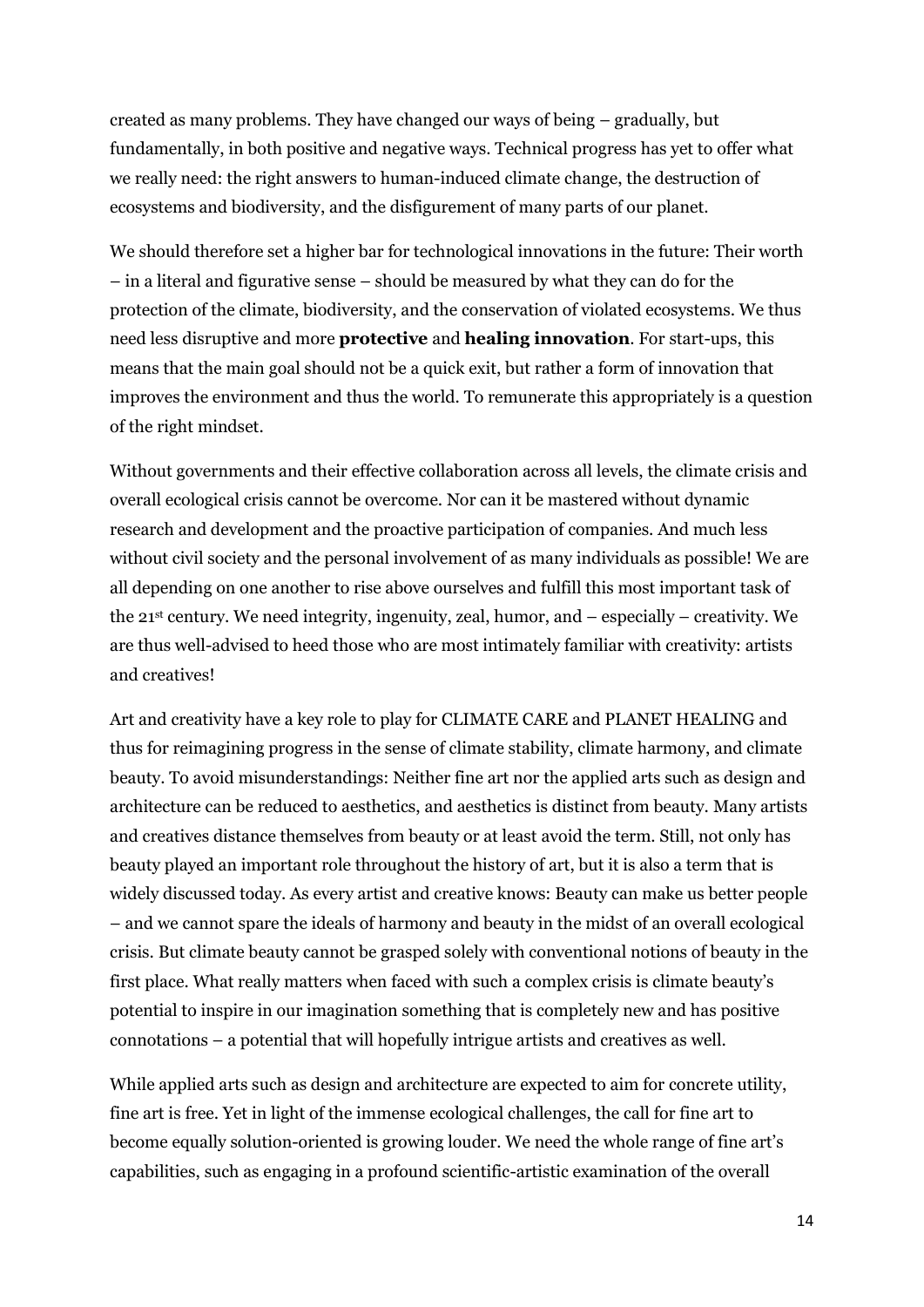ecological crisis and producing contemplative works on our relationship to Earth, but also concrete suggestions for CLIMATE CARE and PLANET HEALING.

In the light of the thoughts outlined above, we hope that as many designers, architects, and fine artists as possible summon the courage to help shape CLIMATE CARE and PLANET HEALING with true commitment, and thereby contribute to the stabilization of the climate, climate harmony, and climate beauty. Especially since art and creativity offer a defining advantage over – often disruption-crazed and profit-obsessed – innovations of technology: Artists and creatives have a talent for keeping the big picture in mind and are used to thinking and working holistically. If ideas and suggestions for concrete measures are always judged based on their effects on the entire system, it will be easier to set the right priorities. While drawing on a **holistic approach**, artists and creatives can utilize and combine their strengths:

- high aesthetic standards,
- critical reflection,
- taking pleasure in experimentation,
- identifying (hidden) links,
- radical changes in perspective and new outlooks,
- pairing unusual concepts with perfect implementation (or vice versa),
- a strong and radiant sense of communication,
- the potential to surprise,
- the ability to engage in a constructive dialog with differently minded people,
- all the while showing the courage to offend or irritate…
- and everything else that makes art and creativity unique.

Art and creativity have a wide repertoire of opportunities to get involved, ranging from utopias to visionary strategies ready for implementation all the way over to tactical interventions that prove that small steps can have a strong impact.

As **examples**, let us examine two principles of sustainable civilization:

# **AS LOCAL AND REGIONAL AS POSSIBLE, AS GLOBAL AS SENSIBLE**

If true environmental costs were taken into account, long-distance air transport would become more expensive and supply chains across the globe would become less profitable. At the same time, we as consumers search for the unique and authentic rather than a mishmash that looks the same all around the world. Design, architecture, and fine art could test the stability of systems at the tension points between local/regional and global and put forward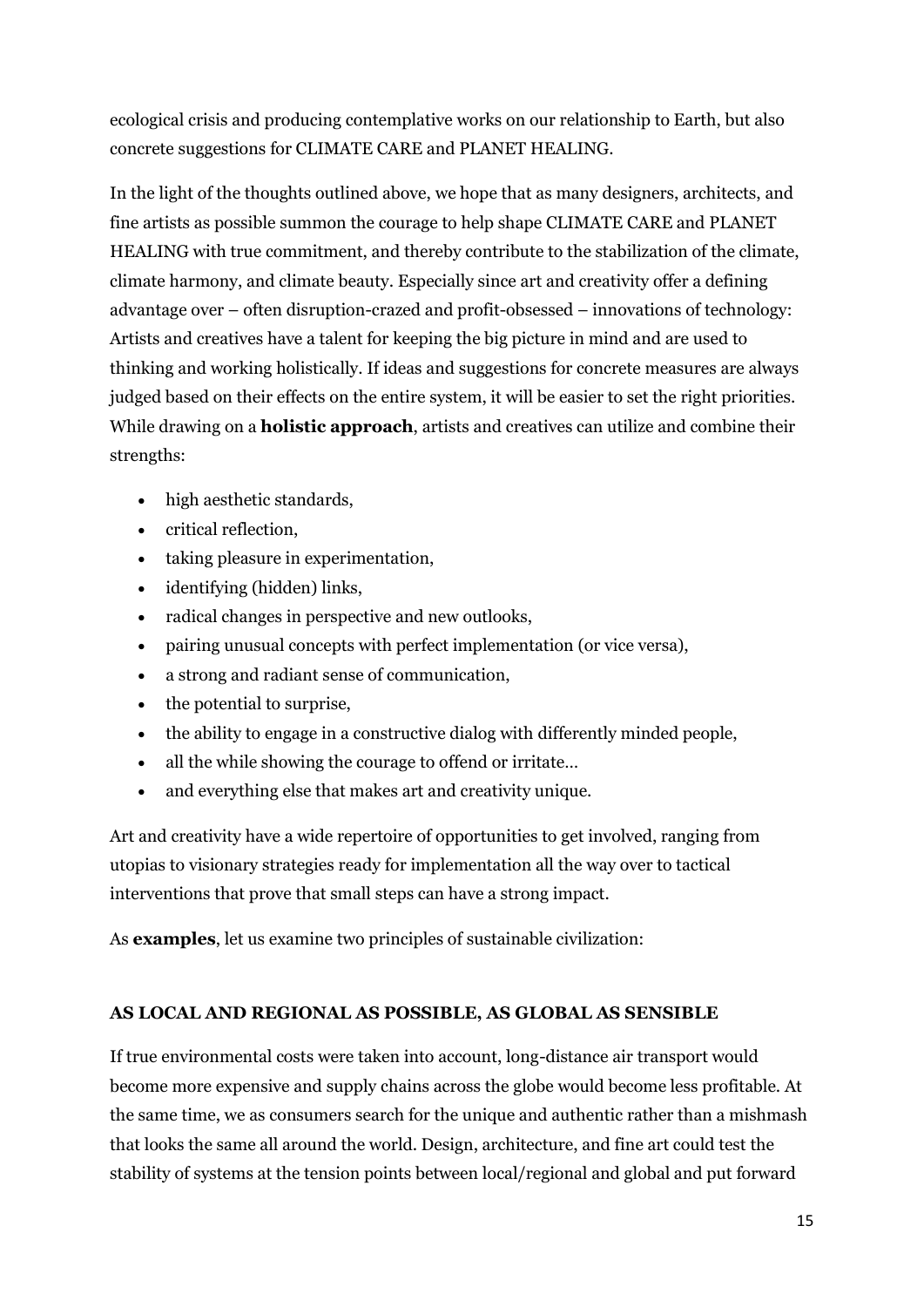creative ideas to strengthen local and regional resilience. They could confront the practice of externalizing ecological costs and thereby gaining unfair competitive advantages with a countermodel where these costs are taken into full account, giving significant price advantages to local and regional products. They could refer to local and regional traditions, reevaluate and revive them under the aegis of CLIMATE CARE & PLANET HEALING, offer radical new perspectives, and compare them with the traditions of other regions. They can experiment with overarching regional and local qualities and use them to create holistically minded utopias. Using the frame of mind "as global as sensible", designers, architects, and fine artists can conceive new models for more sustainable global economic activity and global lifestyle concepts that are fit for the future. In their work they can examine the interactions between what is local and what is regional and develop wide-reaching concepts regarding "local/regional sustainability with global responsibility".

#### **RURALIZE! URBANIZE!**

Which former and present-day characteristics of rural areas can be pursued in cities? *Ruralize!* (or *Deurbanize!*) is a strategy that engages non-urban, rural ideas to create a sustainable quality of life in cities – for its residents and visitors alike. Many potential uses of such a change in perspective are self-evident. They do not focus on dreary aspects of rural areas such as urban sprawl, the sealing of the soil surface, monotonous housing developments, abandoned town centers, and commuter traffic, but rather on the ideals of rural life: functioning small-town communities, neighborliness, stronger resonance in our interactions, less loneliness, deceleration, more greenery, better infrastructure for sports, an intimate relationship with nature, gardening and small-scale regenerative agriculture, locally-inspired food and drink, etc. The advantages of rural areas versus (large) cities are often summed up in three words: social, clean, and safe – advantages that value solidarity, sustainability, hygiene, and the protection of public health, now considered especially desirable in light of COVID-19. The other direction is exciting as well: *Urbanize!* Which urban ideals can be pursued in rural areas? And how can digitalization be implemented in rural areas so that it brings urban value?

In both constellations, design, architecture, and fine art may just turn the world upside down. In dreaming up the city of the future, they can present compelling new perspectives such as deceleration and an intimate relationship with nature, make the case for demanding an unsealing of surface area as the condition for further building, and illustrate the implementation of these ideas: the nature-capital full of green areas as far as the eye can see; the city where parking spots have been turned into blooming lawns; the metropolis of a million trees and benches for friendly encounters between strangers; the city of passionate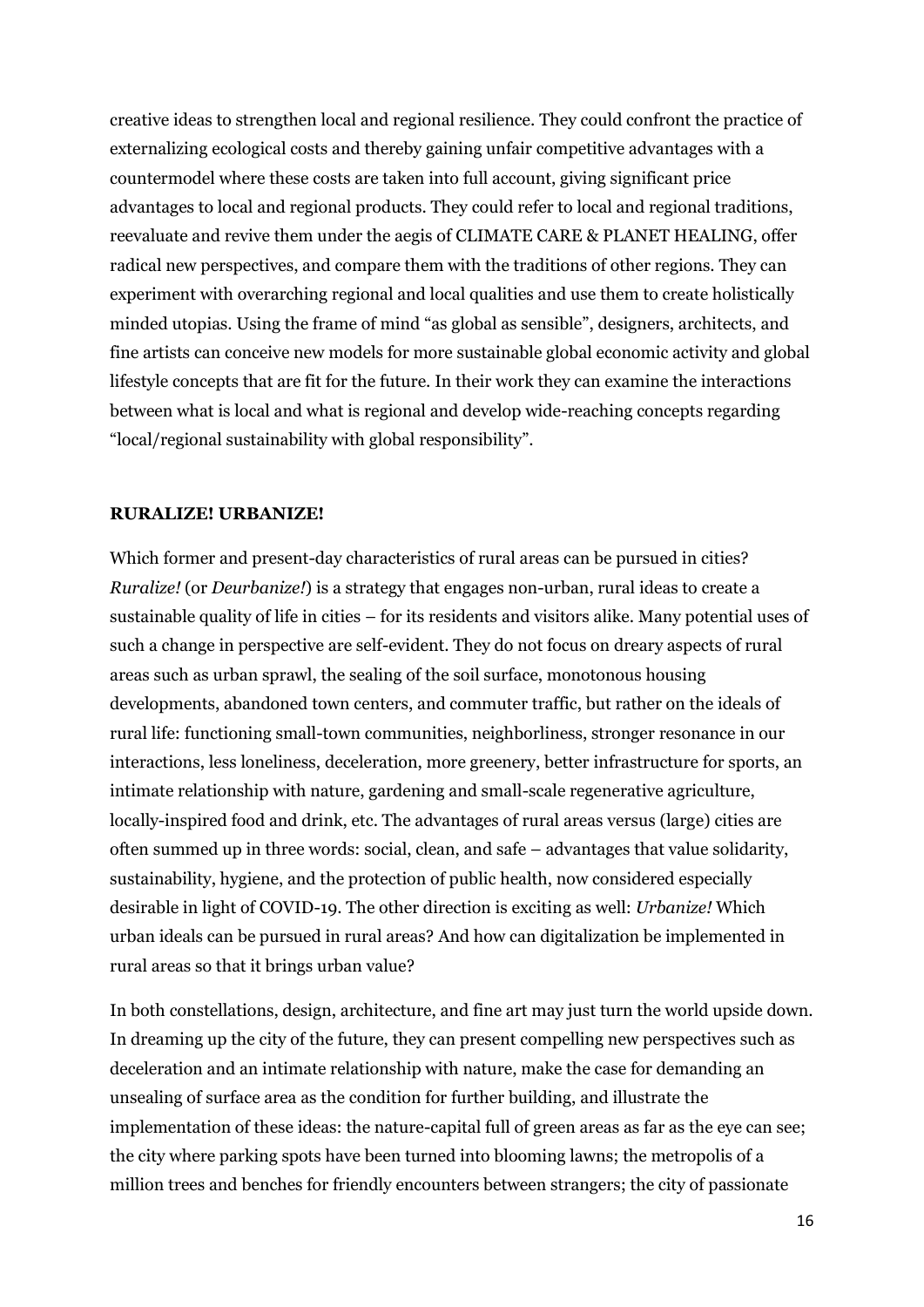"commoners" who take care of a common good ("commons") worth protecting (they are "commoning") and thus raise the urban quality of life. Or new urban shopping centers reimagined as places of deceleration where stores with authentic craftsmanship await and encourage you to explore slowness free of *kitsch*. Examples for rural areas include the adoption of the best of the traditional Viennese coffeehouse culture for a new culture of intellectual exchange; rural urbanity through local digital platforms that are tailored for specific uses; innovative formats that are digitally based for meaningful collaboration between residents of urban and rural areas; rural cultural institutions that act as pragmatic centers of competence informing sustainability (ideally in dialog with city universities) and host volunteer-run future labs to implement concrete suggestions.

When artists and creatives work on CLIMATE CARE and PLANET HEALING, they will strike up a conversation – with those who are affected themselves, but also with especially driven citizen future designers (who may also be directly affected). Ideally, a structured exchange with such bottom-up pioneers will create a new dynamic that will be marked by a high standard of problem solving and benefit both sides, and subsequently multi-stakeholder systems (including NGOs, entrepreneurs, activists, and affected residents) as well.

\*\*\*\*\*

Every modernity needs and creates its own avant-garde. Art and creativity played a decisive role in the last western modernity 120 years ago, especially in Vienna, which saw epochmaking initiatives such as the establishment of the Vienna Secession and the *Wiener Werkstätte*. The age of Digital Modernity, an era rung in by the advent of the smartphone in 2007, likewise needs a **new avant-garde** formed by fine artists, designers, architects, and other creatives. Our modernity is still young and in dire need of the discerning and foresighted eye of artists and creatives in order to maneuver its way out of the impasse that fossil fuels and uncontrolled digitalization represent; it needs the conceptual and creative powers of artists, designers, and architects in order to grow into a sustainable and resilient Digital Modernity. Progress through beauty was the slogan of many artists and creatives forming the Viennese avant-garde of 1900. **Progress through climate beauty** could be the credo of visionary artists and creatives in the third decade of our digital century.

Let us pave the way for this new avant-garde of our modernity! Let us support it with our networks in politics, the economy, research and technology, media and society! Let us ensure that its leading thinkers unite with start-ups and other innovative forces to reimagine progress with human creativity and technological innovation!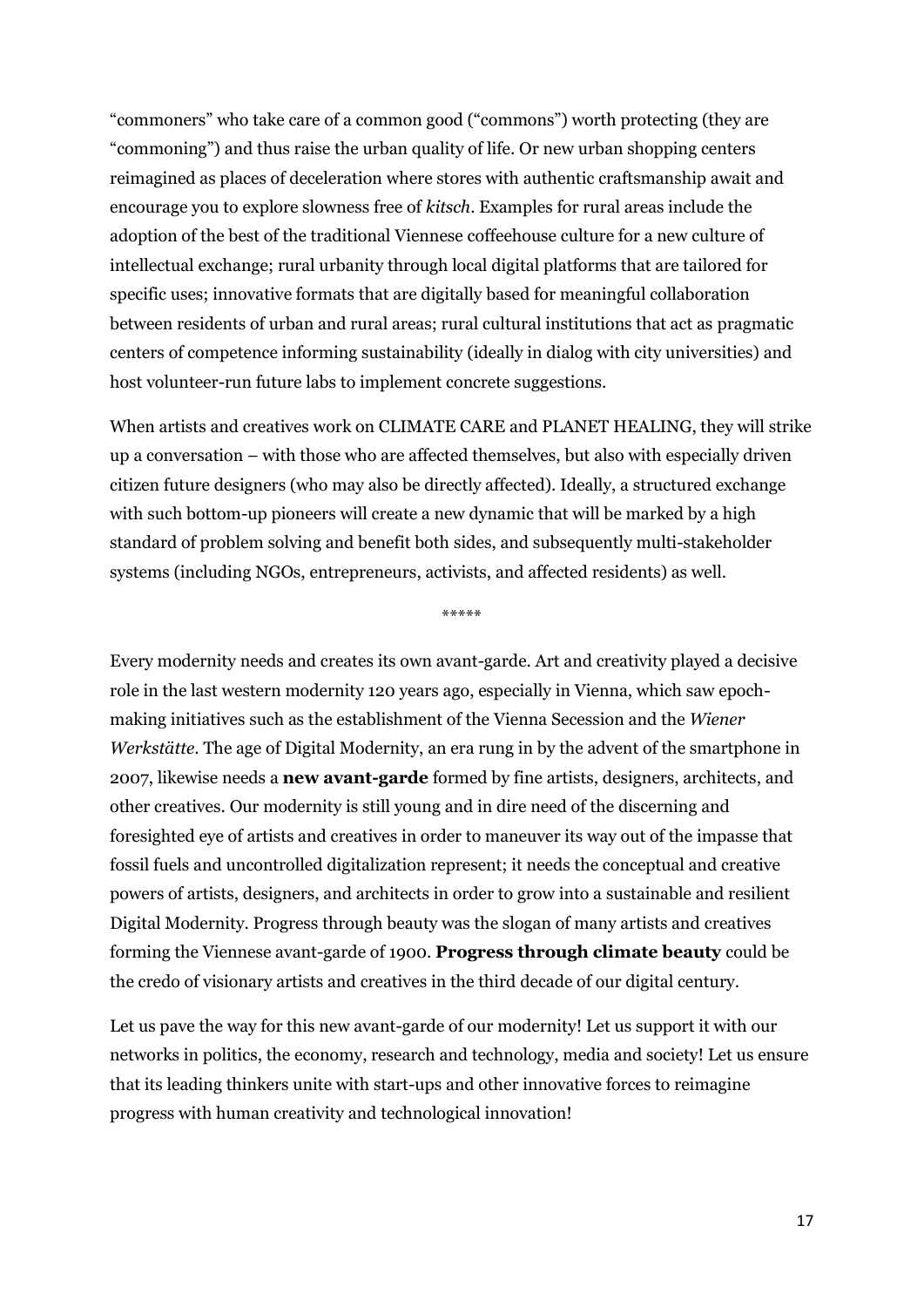### **8. Outlook**

Only cynics would claim that it makes no difference to Earth whether it lives on with or without humankind. The human-induced loss of biodiversity, the depletion of resources, and the pillaging of entire ecosystems have already inflicted enormous wounds on Earth. A further acceleration of human-induced climate change would not only make it an extremely bare and hostile planet for human beings, but also destroy its beauty and unique properties for biodiversity.

It does not have to be this way.

The American architect and designer, systems theoretician, author, inventor, and futurist Buckminster Fuller rightly recognized, "You never change things by fighting the existing reality. To change something, build a new model that makes the old model obsolete."

With CLIMATE CARE & PLANET HEALING we now have a coherent mindset for an ecologically and socially sustainable design of Digital Modernity. With this mindset we must now construct a compelling new model that will replace our current model, the one founded on fossil fuels and overuse of Earth; a new model that does not create prosperity at the expense of our home planet and future generations, but rather one that brings our desires and their needs – the needs of Earth and of humankind in the future – together in harmony. Put differently: a model that is ecologically and socially balanced, where the key area of growth is not the mass of cheap goods, but a sustainable quality of life for people.

Among the economic powers of the world, the EU may be best positioned to shape and implement such a model that is fit for the future – a model that is not only distinct from the authoritative Chinese model of Digital Modernity, but also from the one imagined by many digital innovators in the USA: critical of the government and individualist, but ultimately transhuman. If Europe manages to set a compelling example of an ecologically and socially sustainable and resilient model of Digital Modernity while also putting it under close scrutiny, this example could become the role model for Africa, Latin America, and many other parts of the world, and also shape further developments in the USA and China. In this scenario, the EU would have found its calling in the 21<sup>st</sup> century and could prove what it can achieve, especially after its frustrating performance during the corona crisis. This will not only require the efforts of the European Commission, but also of member states ready to stand up for such a vision with foresight and courage. As an economically successful, dynamic nation with a rich cultural heritage, Austria has ideal conditions at its disposal to use innovation and artistic creativity to help shape progress in the digital century.